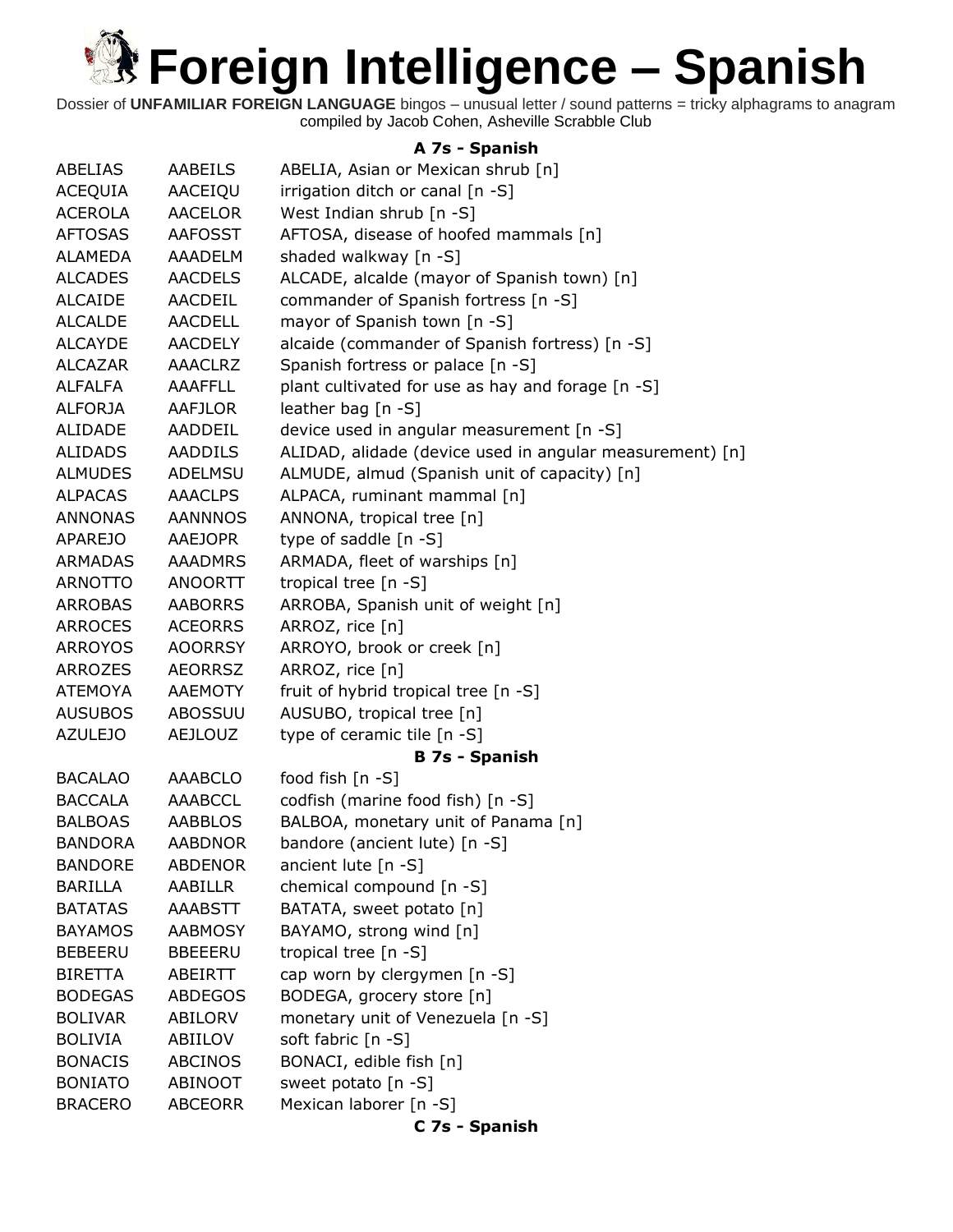| <b>CABEZON</b> | <b>ABCENOZ</b> | large, edible fish [n -S]                             |
|----------------|----------------|-------------------------------------------------------|
| <b>CABILDO</b> | ABCDILO        | town council [n -S]                                   |
| CABOMBA        | AABBCMO        | aquatic plant [n -S]                                  |
| CACIQUE        | ACCEIQU        | tropical oriole [n -S]                                |
| <b>CAIMANS</b> | <b>AACIMNS</b> | CAIMAN, tropical reptile [n]                          |
| <b>CALDERA</b> | <b>AACDELR</b> | large crater [n -S]                                   |
| <b>CALESAS</b> | <b>AACELSS</b> | CALESA, calash (light carriage) [n]                   |
| CANASTA        | <b>AAACNST</b> | card game [n -S]                                      |
| <b>CANCHAS</b> | <b>AACCHNS</b> | CANCHA, jai* alai* court [n]                          |
| <b>CAPIZES</b> | <b>ACEIPSZ</b> | CAPIZ, bivalve mollusk [n]                            |
| CARABAO        | AAABCOR        | water buffalo [n -S]                                  |
| CARACAL        | AAACCLR        | African lynx [n -S]                                   |
| CARAMBA        | AAABCMR        | used to express surprise or dismay [interj]           |
| <b>CARIBES</b> | <b>ABCEIRS</b> | CARIBE, piranha (voracious fish) [n]                  |
| CASCARA        | <b>AAACCRS</b> | medicinal tree bark [n -S]                            |
| <b>CASITAS</b> | AACISST        | CASITA, small house [n]                               |
| CASQUED        | ACDEQSU        | CASQUE, helmet [adj]                                  |
| <b>CASQUES</b> | ACEQSSU        | CASQUE, helmet [n]                                    |
| <b>CEDILLA</b> | <b>ACDEILL</b> | pronunciation mark [n -S]                             |
| <b>CEDULAS</b> | ACDELSU        | CEDULA, Philippine tax [n]                            |
| <b>CENTAVO</b> | <b>ACENOTV</b> | coin of various Spanish-American nations [n -S]       |
| <b>CENTIMO</b> | <b>CEIMNOT</b> | any of various small coins [n -S]                     |
| <b>CERVEZA</b> | <b>ACEERVZ</b> | beer $[n - S]$                                        |
| <b>CHALUPA</b> | <b>AACHLPU</b> | fried corn tortilla spread with savory mixture [n -S] |
| <b>CHAMISA</b> | <b>AACHIMS</b> | saltbush of Southwest [n -S]                          |
| <b>CHAMISE</b> | <b>ACEHIMS</b> | chamiso (flowering shrub) [n -S]                      |
| <b>CHAMISO</b> | <b>ACHIMOS</b> | flowering shrub [n -S]                                |
| CHARQUI        | ACHIQRU        | type of meat $[n - S]$                                |
| <b>CHARROS</b> | <b>ACHORSS</b> | CHARRO, cowboy [n]                                    |
| <b>CHAYOTE</b> | ACEHOTY        | tropical vine [n -S]                                  |
| <b>CHORIZO</b> | <b>CHIOORZ</b> | highly seasoned sausage [n -S]                        |
| <b>CHURROS</b> | <b>CHORRSU</b> | CHURRO, Spanish and Mexican pastry [n]                |
| <b>COJONES</b> | <b>CEJNOOS</b> | offensive word [n]                                    |
| <b>COLONES</b> | <b>CELNOOS</b> | COLON or COLONE, monetary unit of Costa Rica [n]      |
| <b>COPAIBA</b> | AABCIOP        | resin $[n - S]$                                       |
| COQUINA        | ACINOQU        | small marine clam [n -S]                              |
| COQUITO        | <b>CIOOQTU</b> | palm tree [n -S]                                      |
| <b>CORDOBA</b> | <b>ABCDOOR</b> | monetary unit of Nicaragua [n -S]                     |
| <b>COROZOS</b> | <b>COOORSZ</b> | COROZO, tropical palm tree [n]                        |
| <b>CORRIDA</b> | <b>ACDIORR</b> | bullfight [n -S]                                      |
| CRIOLLO        | <b>CILLOOR</b> | person of Spanish ancestry [n -S]                     |
| <b>CUATROS</b> | <b>ACORSTU</b> | CUATRO, small guitar of Latin America [n]             |
| <b>CUESTAS</b> | <b>ACESSTU</b> | CUESTA, type of land elevation [n]                    |
|                |                | D 7s - Spanish                                        |
| <b>DAMIANA</b> | AAADIMN        | tropical American shrub [n -S]                        |
| <b>DEGAMES</b> | <b>ADEEGMS</b> | DEGAME, tropical tree [n]                             |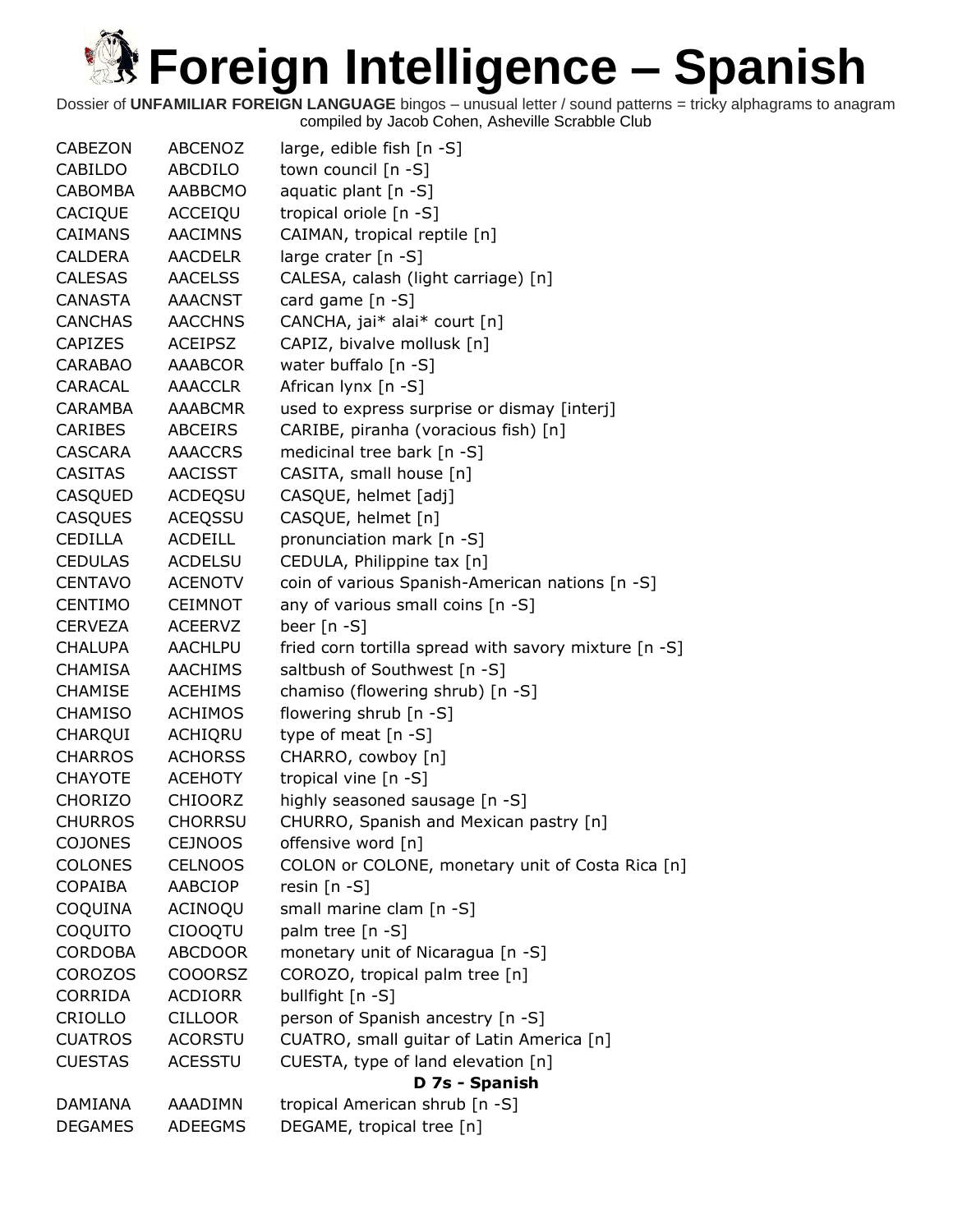Dossier of **UNFAMILIAR FOREIGN LANGUAGE** bingos – unusual letter / sound patterns = tricky alphagrams to anagram compiled by Jacob Cohen, Asheville Scrabble Club DEGAMIS ADEGIMS DEGAMI, degame (tropical tree) [n] DOBLONS BDLNOOS DOBLON, former gold coin of Spain and Spanish America [n] DORADOS ADDOORS DORADO, marine fish [n] DUENDES DDEENSU DUENDE, charisma (special magnetic appeal) [n] DUENNAS ADENNSU DUENNA, governess [n] **E 7s - Spanish** ESCOLAR ACELORS food fish [n -S] ESCUDOS CDEOSSU ESCUDO, former monetary unit of Portugal [n] ESPARTO AEOPRST perennial grass [n -ES] **F 7s - Spanish** FAJITAS AAFIJST FAJITA, marinated and grilled beef, chicken, or shrimp served with flour tortilla [n] FANEGAS AAEFGNS FANEGA, Spanish unit of dry measure [n] FLAUTAS AAFLSTU FLAUTA, tortilla rolled around filling and fried [n] FRIJOLE EFIJLOR frijol (bean used as food) [n -S] **G 7s - Spanish** GAMBADO AABDGMO leap made by horse [n -S or -ES] GAZABOS AABGOSZ GAZABO, fellow [n] GITANOS AGINOST GITANO, Spanish gypsy [n] GRUGRUS GGRRSUU GRUGRU, palm tree [n] GUANACO AACGNOU South American mammal [n -S] GUANACO AACGNOU South American mammal [n -S] GUANAYS AAGNSUY GUANAY, Peruvian cormorant [n] GUARANI AAGINRU monetary unit of Paraguay [n -S or -ES] GUAYULE AEGLUUY shrub that is source of rubber [n -S] GUAYULE AEGLUUY shrub that is source of rubber [n -S] GUINEPS EGINPSU GUINEP, genip (tropical tree) [n] **H 7s - Spanish** HIDALGO ADGHILO minor Spanish nobleman [n -S] HOATZIN AHINOTZ tropical bird [n -S or -ES] HUIPILES EHIILPSU HUIPIL, embroidered blouse or dress of Mexico [n] **I 7s - Spanish** INFANTA AAFINNT daughter of Spanish or Portuguese monarch [n -S] INFANTE AEFINNT younger son of Spanish or Portuguese monarch [n -S] **J 7s - Spanish** JABIRUS ABIJRSU JABIRU, wading bird [n] JACALES AACEJLS JACAL, hut [n] JALAPIC AACIJLP JALAP, Mexican plant [adj] JALAPIN AAIJLNP medicinal substance contained in jalap (Mexican plant) [n -S] JARINAS AAIJNRS JARINA, hard seed of palm tree [n] JICAMAS AACIJMS JICAMA, tropical plant with edible roots [n] **K 7s - Spanish L 7s - Spanish** LATIGOS AGILOST LATIGO, strap used to fasten saddle [n] LATILLA AAILLLT peeled limb used in ceilings [n -S] **M 7s - Spanish** MACHACA AAACCHM Mexican dish featuring shredded meat fried with vegetables [n -S]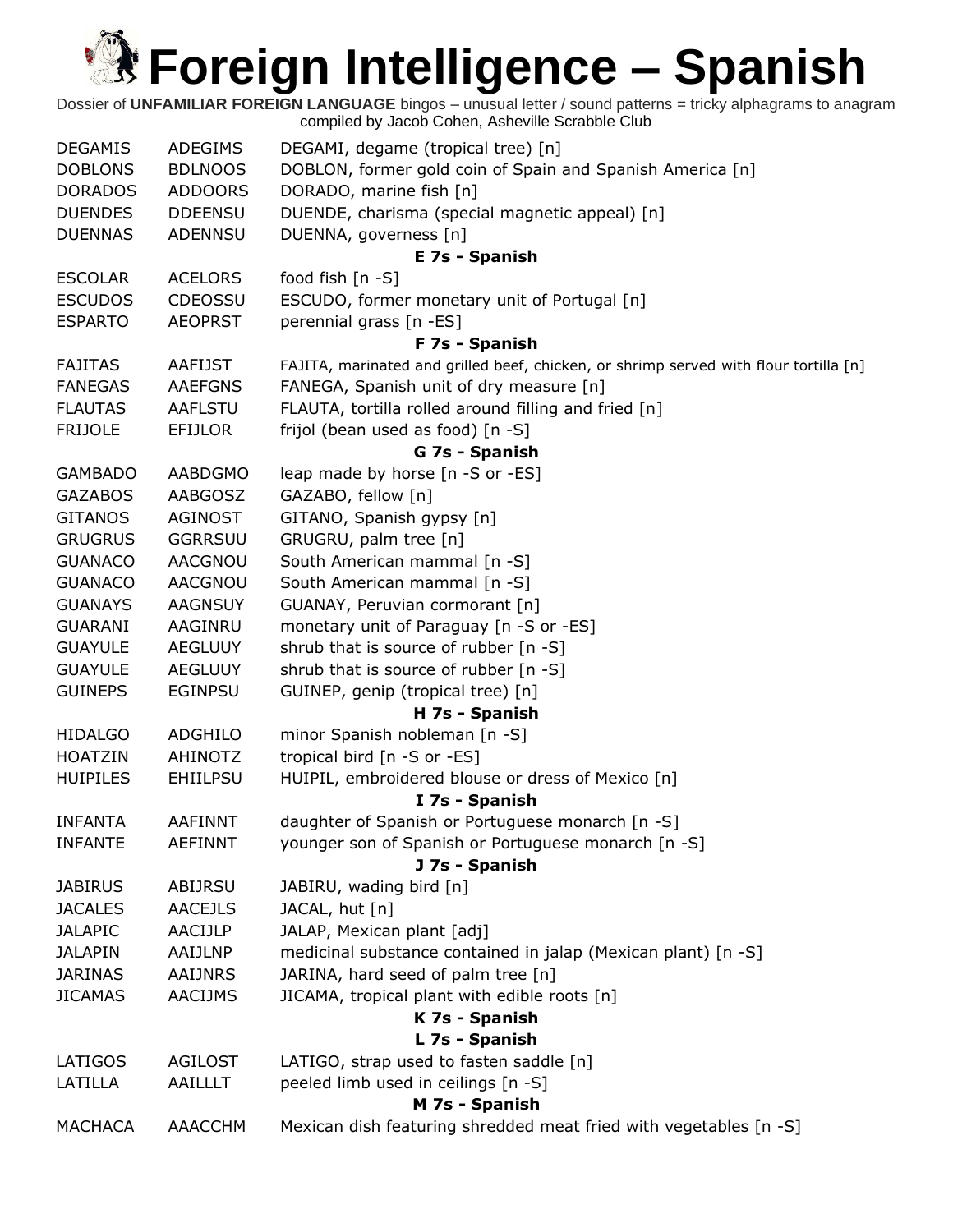| <b>MADRONA</b> | <b>AADMNOR</b> | evergreen tree [n -S]                                               |
|----------------|----------------|---------------------------------------------------------------------|
| <b>MADRONE</b> | <b>ADEMNOR</b> | madrone (evergreen tree) [n -S]                                     |
| <b>MADRONO</b> | ADMNOOR        | madrone (evergreen tree) [n -S]                                     |
| <b>MADUROS</b> | ADMORSU        | MADURO, dark-colored, relatively strong cigar [n]                   |
| <b>MAGUEYS</b> | <b>AEGMSUY</b> | MAGUEY, tropical plant [n]                                          |
| <b>MAJAGUA</b> | AAAGJMU        | tropical tree [n -S]                                                |
| <b>MALANGA</b> | AAAGLMN        | yautia (tropical plant) [n -S]                                      |
| <b>MAMEYES</b> | <b>AEEMMSY</b> | MAMEY, tropical tree [n]                                            |
| <b>MAMMEES</b> | <b>AEEMMMS</b> | MAMMEE, mamey (tropical tree) [n]                                   |
| <b>MAMMEYS</b> | <b>AEMMMSY</b> | MAMMEY, mamey (tropical tree) [n]                                   |
| <b>MANANAS</b> | <b>AAAMNNS</b> | MANANA, tomorrow [n]                                                |
| MAQUILA        | AAILMQU        | foreign-owned assembly factory in Mexico [n -S]                     |
| <b>MARRANO</b> | <b>AAMNORR</b> | Jew in Spain who professed Christianity to avoid persecution [n -S] |
| <b>MERINOS</b> | <b>EIMNORS</b> | MERINO, fine wool [n]                                               |
| <b>MESCALS</b> | <b>ACELMSS</b> | MESCAL, cactus [n]                                                  |
| <b>MESTEES</b> | <b>EEEMSST</b> | MESTEE, mustee (octoroon (person of one-eighth black ancestry)) [n] |
| <b>MESTESO</b> | <b>EEMOSST</b> | mestizo (person of mixed ancestry) [n -ES, -S]                      |
| <b>MESTINO</b> | <b>EIMNOST</b> | mestizo (person of mixed ancestry) [n -ES, -S]                      |
| <b>MESTIZA</b> | <b>AEIMSTZ</b> | female mestizo [n -S]                                               |
| <b>MESTIZO</b> | <b>EIMOSTZ</b> | person of mixed ancestry [n -ES, -S]                                |
| <b>MEZCALS</b> | <b>ACELMSZ</b> | MEZCAL, mescal (cactus) [n]                                         |
| MEZQUIT        | <b>EIMQTUZ</b> | mesquite (spiny tree or shrub) [n -S]                               |
| <b>MIRADOR</b> | ADIMORR        | architectural feature designed to afford extensive view [n -S]      |
| <b>MOCHILA</b> | <b>ACHILMO</b> | leather covering for saddle [n -S]                                  |
| <b>MOJARRA</b> | <b>AAJMORR</b> | marine fish [n -S]                                                  |
| <b>MONTERO</b> | <b>EMNOORT</b> | type of cap [n -S]                                                  |
| <b>MORIONS</b> | <b>IMNOORS</b> | MORION, type of helmet [n]                                          |
| <b>MORRION</b> | <b>IMNOORR</b> | morion (type of helmet) [n -S]                                      |
| <b>MOTMOTS</b> | <b>MMOOSTT</b> | MOTMOT, tropical bird [n]                                           |
| <b>MULETAS</b> | <b>AELMSTU</b> | MULETA, red cloth used by matador [n]                               |
| <b>MUSTEES</b> | <b>EEMSSTU</b> | MUSTEE, octoroon (person of one-eighth black ancestry) [n]          |
|                |                | N 7s - Spanish                                                      |
| <b>NOPALES</b> | <b>AELNOPS</b> | NOPAL, cactus of Mexico and Central America [n]                     |
| <b>NORTENA</b> | <b>AENNORT</b> | style of folk music of northern Mexico and Texas [n -S]             |
| <b>NORTENO</b> | <b>ENNOORT</b> | inhabitant of northern Mexico [n -S]                                |
|                |                | O 7s - Spanish                                                      |
| <b>OLINGOS</b> | <b>GILNOOS</b> | OLINGO, small mammal of Central and South America [n]               |
| <b>OLOROSO</b> | LOOOORS        | dark sherry $[n - S]$                                               |
|                |                | P 7s - Spanish                                                      |
| <b>PACHUCO</b> | <b>ACCHOPU</b> | flashy Mexican-American youth [n -S]                                |
| <b>PAELLAS</b> | <b>AAELLPS</b> | PAELLA, saffron-flavored stew [n]                                   |
| <b>PALABRA</b> | <b>AAABLPR</b> | word $[n - S]$                                                      |
| <b>PALAPAS</b> | <b>AAALPPS</b> | PALAPA, open-sided dwelling with roof of palm leaves [n]            |
| <b>PAMPEAN</b> | <b>AAEMNPP</b> | native of pampas [n -S]                                             |
| <b>PAMPERO</b> | <b>AEMOPPR</b> | cold, dry wind [n -S]                                               |
| <b>PANADAS</b> | <b>AAADNPS</b> | PANADA, thick sauce [n]                                             |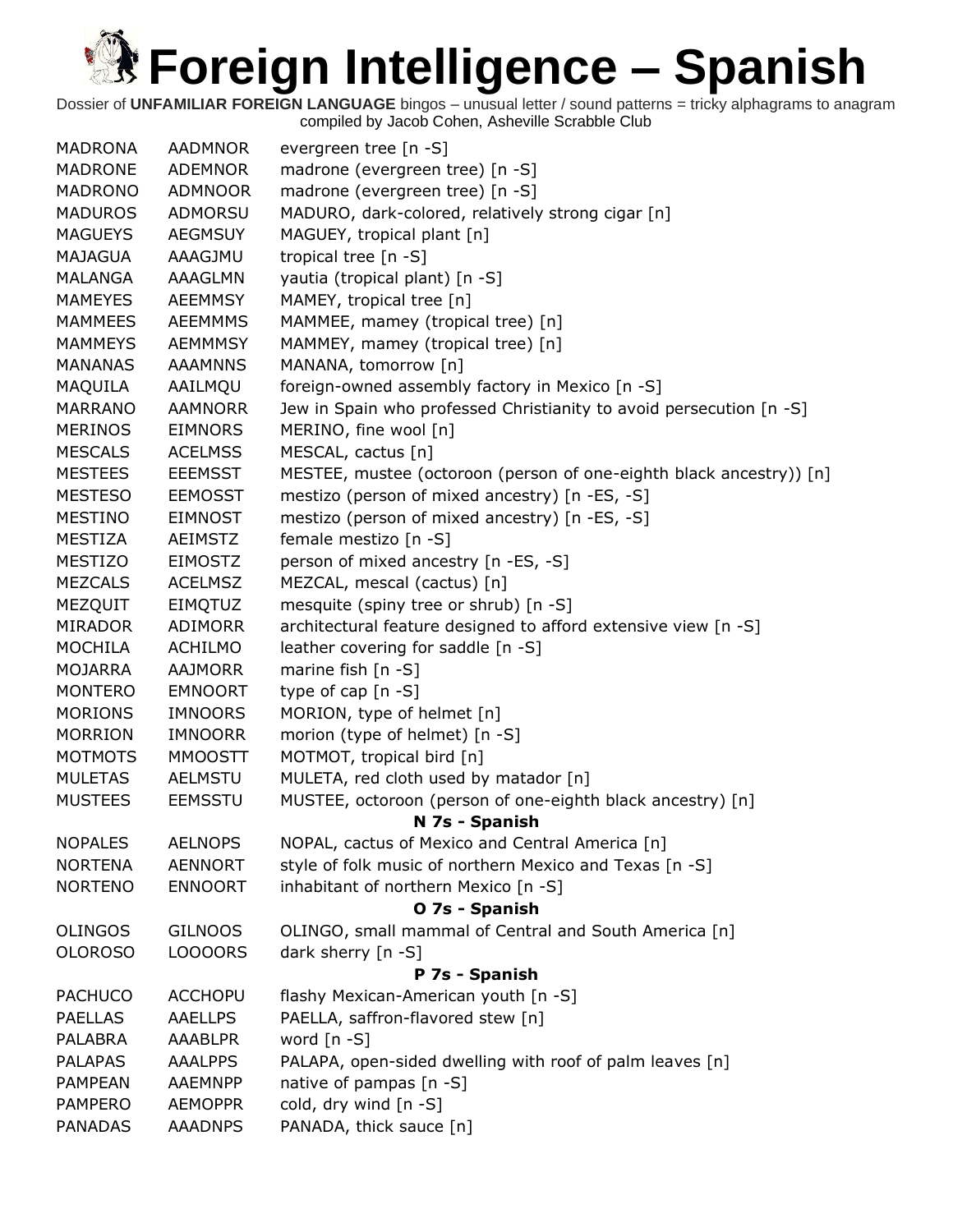| <b>PANOCHA</b> | <b>AACHNOP</b> | coarse Mexican sugar [n -S]                                               |  |  |
|----------------|----------------|---------------------------------------------------------------------------|--|--|
| <b>PANOCHE</b> | <b>ACEHNOP</b> | panocha (coarse Mexican sugar) [n -S]                                     |  |  |
| <b>PARADOR</b> | <b>AADOPRR</b> | inn in Spain [n -S or -ES]                                                |  |  |
| <b>PARAMOS</b> | <b>AAMOPRS</b> | PARAMO, plateau region of South America [n]                               |  |  |
| <b>PELOTAS</b> | <b>AELOPST</b> | PELOTA, court game of Spanish origin [n]                                  |  |  |
| <b>PENOCHE</b> | <b>CEEHNOP</b> | penuche (fudge-like candy) [n -S]                                         |  |  |
| <b>PENUCHE</b> | <b>CEEHNPU</b> | fudge-like candy [n -S]                                                   |  |  |
| <b>PENUCHI</b> | <b>CEHINPU</b> | penuche (fudge-like candy) [n -S]                                         |  |  |
| <b>PEPINOS</b> | <b>EINOPPS</b> | PEPINO, bushy perennial plant with edible fruit [n]                       |  |  |
| <b>PEPITAS</b> | <b>AIEPPST</b> | PEPITA, edible dried seed of pumpkin or squash [n]                        |  |  |
| <b>PESETAS</b> | <b>AEEPSST</b> | PESETA, former monetary unit of Spain [n]                                 |  |  |
| <b>PETRALE</b> | <b>AEELPRT</b> | food fish [n -S]                                                          |  |  |
| <b>PEYOTES</b> | <b>EEOPSTY</b> | PEYOTE, cactus [n]                                                        |  |  |
| PICACHO        | <b>ACCHIOP</b> | isolated peak of hill [n -S]                                              |  |  |
| <b>PICADOR</b> | <b>ACDIOPR</b> | horseman in bullfight [n -S or -ES]                                       |  |  |
| <b>PICARAS</b> | <b>AACIPRS</b> | PICARA, female picaro (vagabond) [n]                                      |  |  |
| <b>PICAROS</b> | <b>ACIOPRS</b> | PICARO, vagabond [n]                                                      |  |  |
| PIMENTO        | <b>EIMNOPT</b> | pimiento (sweet pepper) [n -S]                                            |  |  |
| <b>PINTADA</b> | <b>AADINPT</b> | pintado (large food fish) [n -S]                                          |  |  |
| <b>PINTADO</b> | <b>ADINOPT</b> | large food fish [n -S OR -ES]                                             |  |  |
| PINTANO        | <b>AINNOPT</b> | tropical fish [n -S]                                                      |  |  |
| <b>PITAYAS</b> | <b>AAIPSTY</b> | PITAYA, pitahaya (cactus of southwestern U.S. and Mexico) [n]             |  |  |
| <b>POMPANO</b> | <b>AMNOOPP</b> | marine food fish [n -S]                                                   |  |  |
| <b>POSADAS</b> | <b>AADOPSS</b> | inn $[n - S]$                                                             |  |  |
| <b>POSOLES</b> | <b>ELOOPSS</b> | POSOLE, thick soup made of pork, corn, garlic, and chili [n]              |  |  |
| <b>POZOLES</b> | <b>ELOOPSZ</b> | POZOLE, posole (thick soup made of pork, corn, garlic, and chili) [n]     |  |  |
| <b>PULQUES</b> | <b>ELPQSUU</b> | PULQUE, fermented Mexican beverage [n]                                    |  |  |
| Q 7s - Spanish |                |                                                                           |  |  |
| QUERIDA        | ADEIQRU        | female sweetheart [n -S]                                                  |  |  |
| QUETZAL        | <b>AELQTUZ</b> | tropical bird [n -S or -ES]                                               |  |  |
| QUEZALS        | <b>AELQSUZ</b> | QUEZAL, quetzal (tropical bird) [n]                                       |  |  |
| QUILLAI        | AIILLQU        | evergreen tree [n -S]                                                     |  |  |
| QUINELA        | AEILNQU        | quinella (type of bet in horse racing) [n -S]                             |  |  |
|                | AINQSTU        |                                                                           |  |  |
| QUINTAS        |                | QUINTA, country estate in Portugal or Latin America [n]<br>R 7s - Spanish |  |  |
| <b>RAMBLAS</b> | <b>AABLMRS</b> |                                                                           |  |  |
|                |                | RAMBLA, dry ravine [n]                                                    |  |  |
| <b>RAMONAS</b> | <b>AAMNORS</b> | RAMONA, plant of mint family [n]                                          |  |  |
| <b>RATOONS</b> | <b>ANOORST</b> | RATOON, to sprout from root planted previous year [v]                     |  |  |
| <b>REBOZOS</b> | <b>BEOORSZ</b> | REBOZO, long scarf [n]                                                    |  |  |
| <b>REMUDAS</b> | ADEMRSU        | REMUDA, herd of horses [n]                                                |  |  |
| <b>RETABLO</b> | ABELORT        | retable (raised shelf above altar) [n -S]                                 |  |  |
| <b>RISTRAS</b> | <b>AIRRSST</b> | RISTRA, string on which foodstuffs tied for storage [n]                   |  |  |
| <b>ROBALOS</b> | ABLOORS        | ROBALO, marine food fish [n]                                              |  |  |
| <b>RUMBAED</b> | ABDEMRU        | RUMBA, to perform ballroom dance [v]                                      |  |  |
|                |                | S 7s - Spanish                                                            |  |  |
| <b>SABICUS</b> | ABCISSU        | SABICU, Caribbean tree [n]                                                |  |  |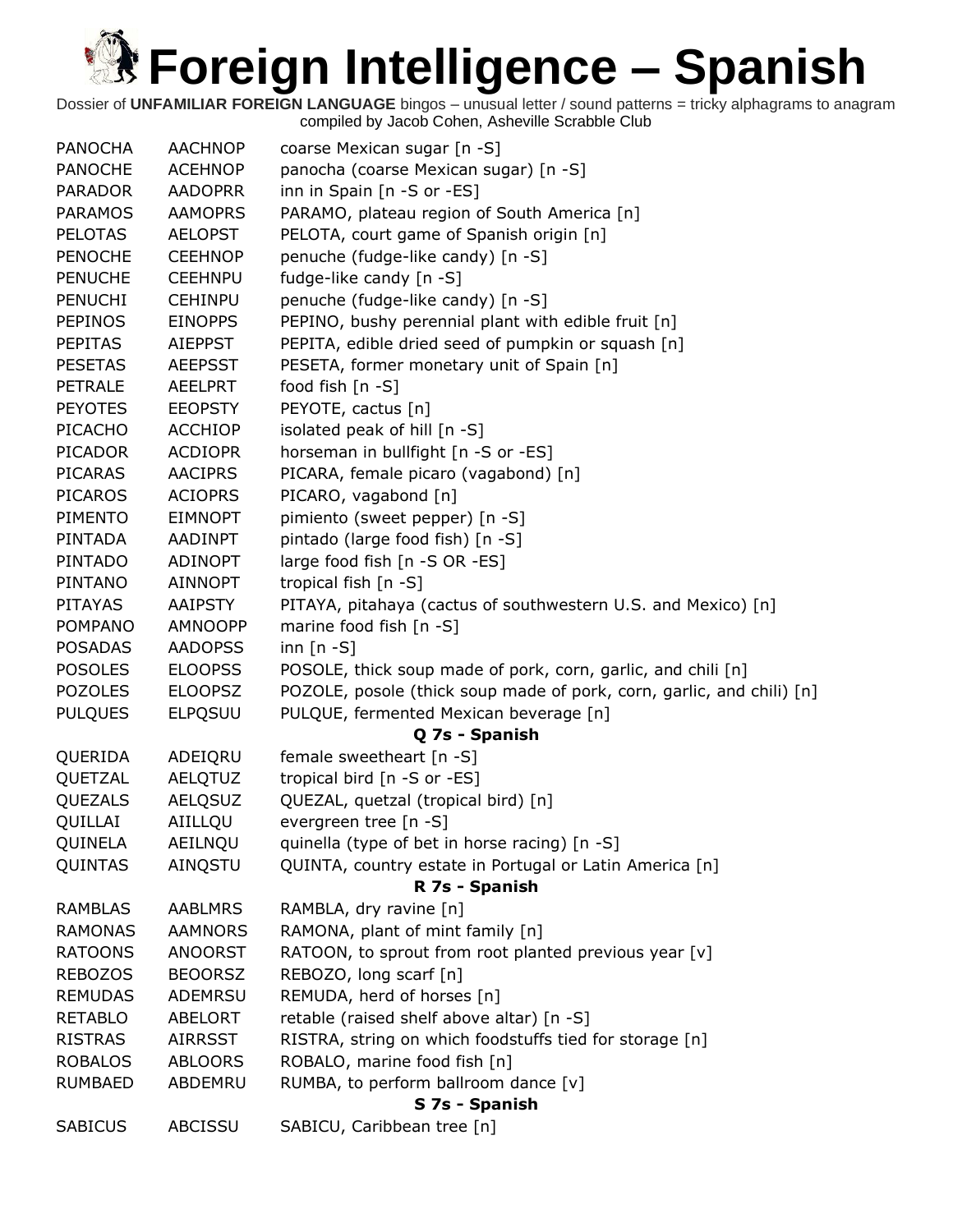| <b>SAHUARO</b> | <b>AAHORSU</b> | saguaro (tall cactus) [n -ROS]                                   |  |
|----------------|----------------|------------------------------------------------------------------|--|
| <b>SANGRIA</b> | <b>AAGINRS</b> | alcoholic beverage [n -S]                                        |  |
| <b>SANTERA</b> | <b>AAENRST</b> | priestess of Santeria (religion of Caribbean region) [n -S]      |  |
| <b>SANTERO</b> | <b>AENORST</b> | priest of Santeria (religion of Caribbean region) [n -S]         |  |
| <b>SAPOTAS</b> | <b>AAOPSST</b> | SAPOTA, evergreen tree [n]                                       |  |
| <b>SAPOTES</b> | <b>AEOPSST</b> | SAPOTE, tropical American tree [n]                               |  |
| <b>SARDANA</b> | <b>AAADNRS</b> | Spanish folk dance [n -S]                                        |  |
| <b>SAVANNA</b> | <b>AAANNSV</b> | flat, treeless grassland [n -S]                                  |  |
| <b>SCALARE</b> | <b>AACELRS</b> | tropical fish [n -S]                                             |  |
| <b>SENORAS</b> | <b>AENORSS</b> | SENORA, married Spanish woman [n]                                |  |
| <b>SERRANO</b> | <b>AENORRS</b> | small hot pepper [n -S]                                          |  |
| <b>SEVICHE</b> | <b>CEEHISV</b> | dish of raw fish [n -S]                                          |  |
| <b>SHERRIS</b> | <b>EHIRRSS</b> | sherry (type of wine) [n -ES]                                    |  |
| <b>SIERRAS</b> | <b>AEIRRSS</b> | SIERRA, mountain range [n]                                       |  |
| <b>SIESTAS</b> | AEISSST        | SIESTA, afternoon nap or rest [n]                                |  |
| <b>SOLANOS</b> | <b>ALNOOSS</b> | SOLANO, strong, hot wind [n]                                     |  |
| <b>SOLERAS</b> | <b>AELORSS</b> | SOLERA, Spanish method of producing wine [n]                     |  |
| <b>SOROCHE</b> | <b>CEHOORS</b> | mountain sickness [n -S]                                         |  |
|                |                | T 7s - Spanish                                                   |  |
| <b>TATOUAY</b> | <b>AAOTTUY</b> | South American armadillo [n -S]                                  |  |
| <b>TEPACHE</b> | <b>ACEEHPT</b> | Mexican drink made with pineapple, brown sugar, and water [n -S] |  |
| <b>TEQUILA</b> | AEILQTU        | Mexican liquor [n -S]                                            |  |
| <b>TOREROS</b> | <b>EOORRST</b> | TORERO, bullfighter [n]                                          |  |
| <b>TOSTONE</b> | <b>ENOOSTT</b> | Mexican dish of fried plantains [n -S]                           |  |
|                |                | U 7s - Spanish                                                   |  |
|                |                | V 7s - Spanish                                                   |  |
| VAMOOSE        | <b>AEMOOSV</b> | to leave quickly [v -D, -SING, -S]                               |  |
| <b>VAMOSES</b> | <b>AEMOSSV</b> | VAMOSE, to vamoose (to leave quickly) [v]                        |  |
| VAQUERO        | <b>AEOQRUV</b> | cowboy [n -S]                                                    |  |
| <b>VICUGNA</b> | <b>ACGINUV</b> | vicuna (ruminant mammal) [n -S]                                  |  |
| <b>VICUNAS</b> | <b>ACINSUV</b> | VICUNA, ruminant mammal [n]                                      |  |
| <b>VIHUELA</b> | AEHILUV        | type of early Spanish guitar [n -S]                              |  |
| <b>VOLANTE</b> | <b>AELNOTV</b> | moving with light rapidity-used as musical direction [adj]       |  |
|                |                | W 7s - Spanish                                                   |  |
|                |                | X 7s - Spanish                                                   |  |
|                |                | Y 7s - Spanish                                                   |  |
| YAUTIAS        | <b>AAISTUY</b> | YAUTIA, tropical plant [n]                                       |  |
|                |                | Z 7s - Spanish                                                   |  |
| <b>ZACATON</b> | <b>AACNOTZ</b> | Mexican grass [n -S]                                             |  |
| <b>ZAMARRA</b> | <b>AAAMRRZ</b> | sheepskin coat [n -S]                                            |  |
| ZAMARRO        | <b>AAMORRZ</b> | zamarra (sheepskin coat) [n -S]                                  |  |
| <b>ZAPATEO</b> | <b>AAEOPTZ</b> | Spanish dance [n -S]                                             |  |
| <b>ZEBECKS</b> | <b>BCEEKSZ</b> | ZEBECK, xebec (Mediterranean sailing vessel) [n]                 |  |
| <b>ZEBRANO</b> | ABENORZ        | tree having striped wood [n -S]                                  |  |
| ZENAIDA        | AADEINZ        | wild dove [n -S]                                                 |  |
| <b>ZOCALOS</b> | <b>ACLOOSZ</b> | ZOCALO, public square in Mexican city or town [n]                |  |
|                |                |                                                                  |  |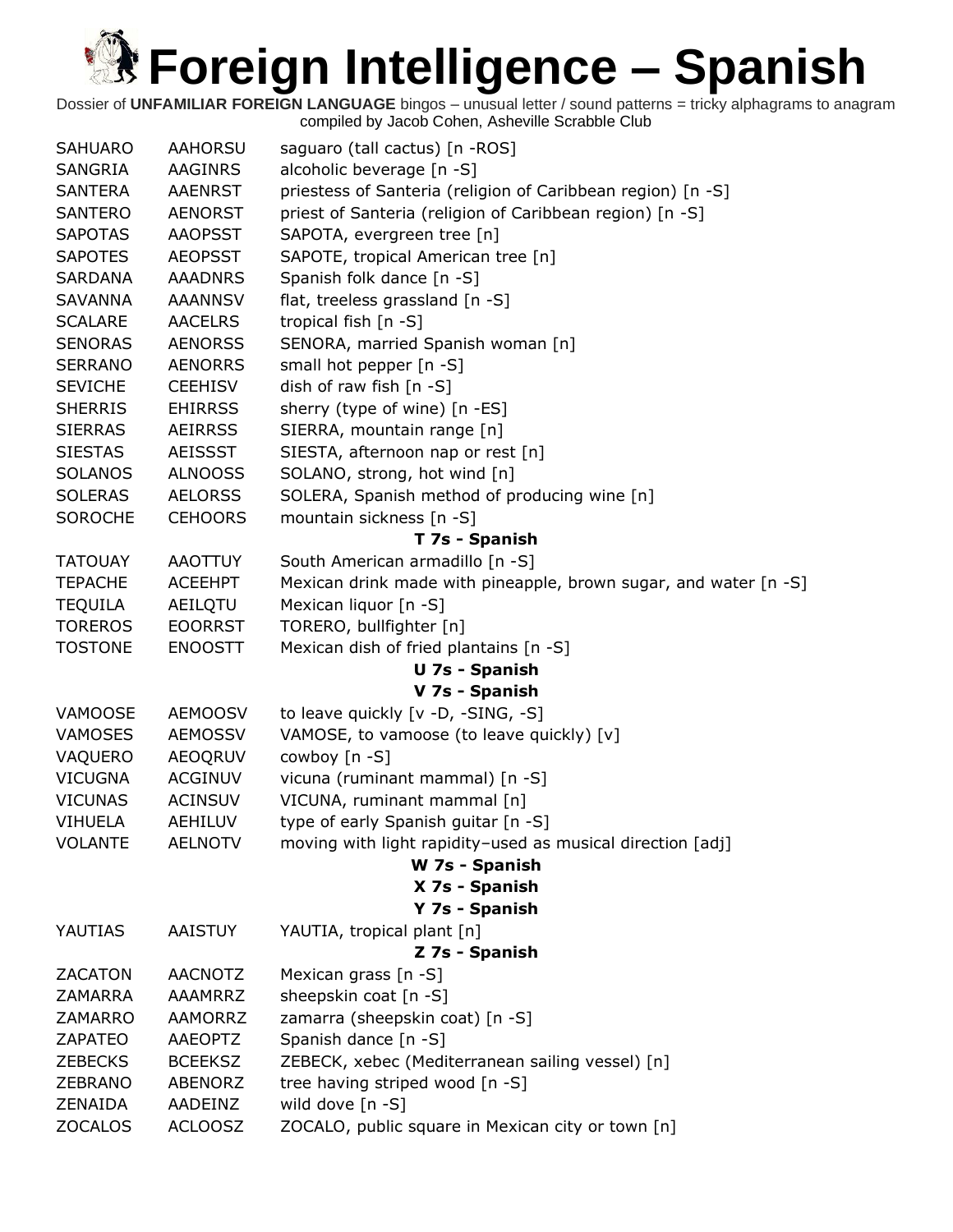Dossier of **UNFAMILIAR FOREIGN LANGUAGE** bingos – unusual letter / sound patterns = tricky alphagrams to anagram compiled by Jacob Cohen, Asheville Scrabble Club

**----------------------------------------------------------------------------------------------------------------**

ZORILLO ILLOORZ zoril (small African mammal) [n -S]

| A 8s - Spanish  |                 |                                                                          |  |
|-----------------|-----------------|--------------------------------------------------------------------------|--|
| <b>AGUACATE</b> | <b>AAACEGTU</b> | avocado (edible fruit of tropical tree) [n -S]                           |  |
| ALGAROBA        | <b>AAABGLOR</b> | mesquite [n -S]                                                          |  |
|                 |                 | <b>B 8s - Spanish</b>                                                    |  |
| <b>BAGASSES</b> | <b>AABEGSSS</b> | BAGASS, bagasse (crushed sugarcane) [n] / BAGASSE, crushed sugarcane [n] |  |
| <b>BARBASCO</b> | <b>AABBCORS</b> | tropical tree [n -S or -ES]                                              |  |
| <b>BARRANCA</b> | <b>AAABCNRR</b> | steep ravine [n -S]                                                      |  |
| <b>BARRANCO</b> | <b>AABCNORR</b> | barranca (steep ravine) [n -S]                                           |  |
| <b>BIRRETTA</b> | ABEIRRTT        | biretta (cap worn by clergymen) [n -S]                                   |  |
| <b>BOCACCIO</b> | <b>ABCCCIOO</b> | rockfish [n -S]                                                          |  |
| <b>BUCKAROO</b> | ABCKOORU        | cowboy [n -S]                                                            |  |
| <b>BUCKAYRO</b> | <b>ABCKORUY</b> | buckaroo (cowboy) [n -S]                                                 |  |
| <b>BUCKEROO</b> | <b>BCEKOORU</b> | buckaroo (cowboy) [n -S]                                                 |  |
|                 |                 | C 8s - Spanish                                                           |  |
| <b>CABESTRO</b> | <b>ABCEORST</b> | lasso $[n - S]$                                                          |  |
| CABEZONE        | ABCEENOZ        | cabezon (large, edible fish) [n -S]                                      |  |
| CABOTAGE        | AABCEGOT        | coastal trade [n -S]                                                     |  |
| <b>CABRESTA</b> | AABCERST        | cabestro (lasso) [n -S]                                                  |  |
| <b>CABRESTO</b> | <b>ABCEORST</b> | cabestro (lasso) [n -S]                                                  |  |
| <b>CABRETTA</b> | AABCERTT        | soft leather [n -S]                                                      |  |
| CABRILLA        | AABCILLR        | sea bass [n -S]                                                          |  |
| <b>CACHUCHA</b> | AACCCHHU        | Spanish dance [n -S]                                                     |  |
| CALABASH        | <b>AAABCHLS</b> | gourd (hard-shelled fruit) [n -ES]                                       |  |
| CALABAZA        | AAAABCLZ        | large winter squash [n -S]                                               |  |
| CALISAYA        | AAACILSY        | medicinal bark of cinchona (Peruvian tree) [n -S]                        |  |
| <b>CALLALOO</b> | <b>AACLLLOO</b> | crabmeat soup [n -S]                                                     |  |
| CALLALOU        | AACLLLOU        | callaloo (crabmeat soup) [n -S]                                          |  |
| <b>CALVADOS</b> | <b>AACDLOSV</b> | dry apple brandy [n -ES]                                                 |  |
| CAMISADE        | <b>AACDEIMS</b> | camisado (attack made at night) [n -S]                                   |  |
| <b>CAMISADO</b> | AACDIMOS        | attack made at night [n -S or -ES]                                       |  |
| <b>CAPYBARA</b> | <b>AAABCPRY</b> | large rodent [n -S]                                                      |  |
| CARACARA        | <b>AAAACCRR</b> | large hawk $[n - S]$                                                     |  |
| <b>CASCABEL</b> | <b>AABCCELS</b> | rear part of cannon [n -S]                                               |  |
| <b>CASCABLE</b> | <b>AABCCELS</b> | cascabel (rear part of cannon) [n -S]                                    |  |
| <b>CASEMATE</b> | <b>AACEEMST</b> | bombproof shelter [n -S]                                                 |  |
| CAUDILLO        | ACDILLOU        | military dictator [n -S]                                                 |  |
| <b>CAVALERO</b> | <b>AACELORV</b> | horseman (one who rides horse) [n -S]                                    |  |
| <b>CHIMENEA</b> | <b>ACEEHIMN</b> | outdoor fireplace shaped like lightbulb [n -S]                           |  |
| <b>CHIMINEA</b> | ACEHIIMN        | chimenea (outdoor fireplace shaped like lightbulb) [n -S]                |  |
| <b>CHUBASCO</b> | <b>ABCCHOSU</b> | violent thunderstorm [n -S]                                              |  |
| <b>COCINERA</b> | <b>ACCEINOR</b> | $\cosh[n-S]$                                                             |  |
| <b>COCOBOLA</b> | ABCCLOOO        | cocobolo (tropical tree) [n -S]                                          |  |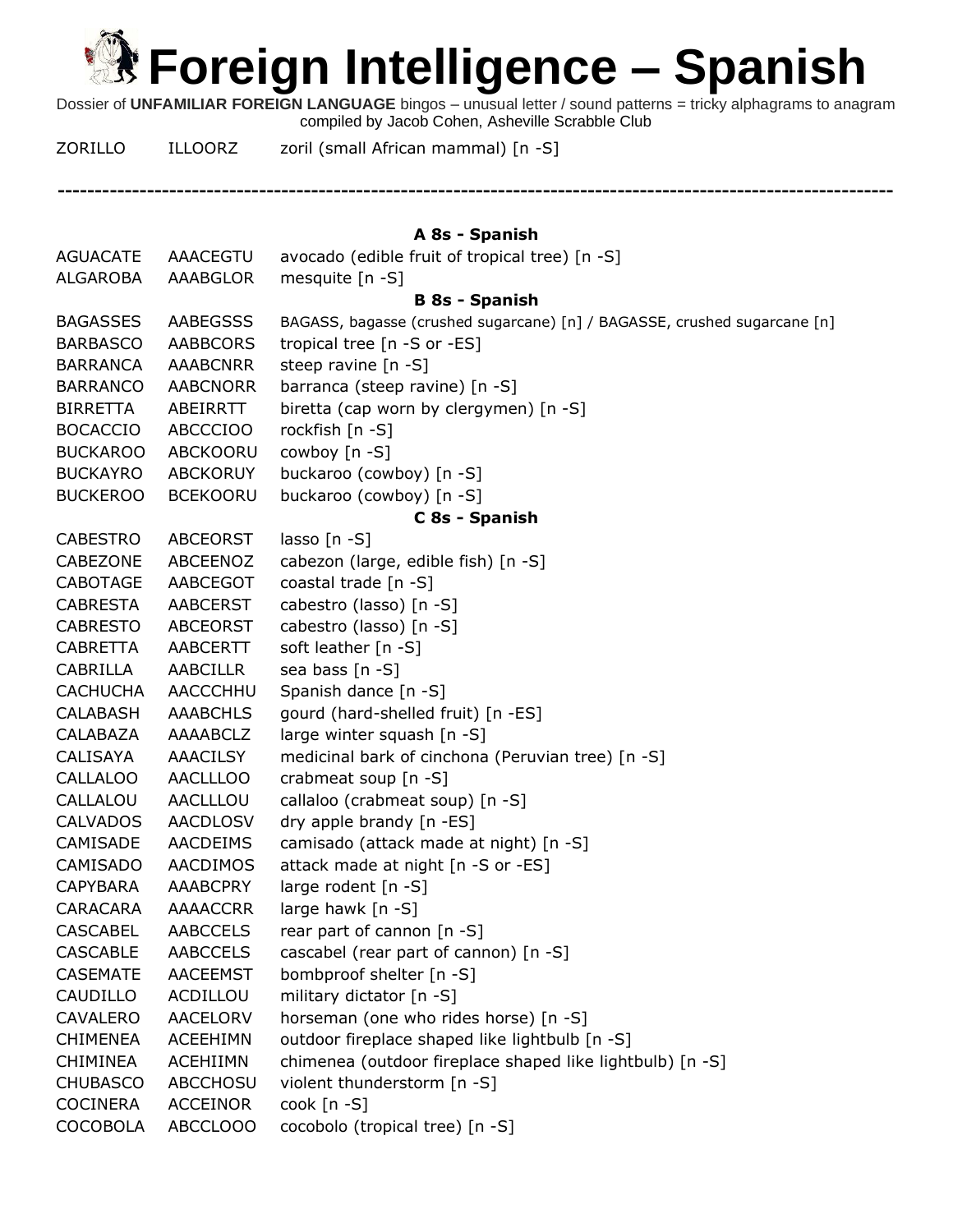| <b>COCOBOLO</b> | BCCLOOOO        | tropical tree [n -S]                                      |  |
|-----------------|-----------------|-----------------------------------------------------------|--|
| <b>COMPADRE</b> | <b>ACDEMOPR</b> | close friend [n -S]                                       |  |
| <b>CONJUNTO</b> | <b>CJNNOOTU</b> | style of dance music along Mexican border [n -S]          |  |
| CONQUIAN        | ACINNOQU        | card game [n -S]                                          |  |
| <b>CONVERSO</b> | <b>CENOORSV</b> | Jew who converted to Christianity [n -S]                  |  |
| <b>COONCAN</b>  | <b>ACCNNOO</b>  | conquian (card game) [n -S]                               |  |
| CORDOVAN        | <b>ACDNOORV</b> | fine leather $[n -S]$                                     |  |
| <b>CORDWAIN</b> | <b>ACDINORW</b> | cordovan (fine leather) [n -S]                            |  |
| <b>CURSILLO</b> | <b>CILLORSU</b> | type of spiritual retreat (seclusion with group) [n -S]   |  |
|                 |                 | D 8s - Spanish                                            |  |
| DAIQUIRI        | ADIIIQRU        | cocktail [n -S]                                           |  |
| <b>DOBLONES</b> | <b>BDELNOOS</b> | DOBLON, former gold coin of Spain and Spanish America [n] |  |
| <b>DULCINEA</b> | ACDEILNU        | sweetheart [n -S]                                         |  |
|                 |                 | E 8s - Spanish                                            |  |
| <b>ELDORADO</b> | <b>ADDELOOR</b> | place of great abundance [n -S]                           |  |
| <b>EMPANADA</b> | AAADEMNP        | pastry turnover [n -S]                                    |  |
| <b>ESTANCIA</b> | <b>AACEINST</b> | cattle ranch [n -S]                                       |  |
|                 |                 | F 8s - Spanish                                            |  |
| <b>FANDANGO</b> | <b>AADFGNNO</b> | lively Spanish dance [n -S or -ES]                        |  |
| FANEGADA        | <b>AAADEFGN</b> | Spanish unit of area [n -S]                               |  |
| <b>FAROLITO</b> | AFILOORT        | candle in paper bag weighted with sand [n -S]             |  |
|                 |                 | G 8s - Spanish                                            |  |
| <b>GRACIOSO</b> | <b>ACGIOORS</b> | clown in Spanish comedy [n -S]                            |  |
| <b>GUACHARO</b> | <b>AACGHORU</b> | tropical bird [n -S or -ES]                               |  |
| <b>GUANACOS</b> | <b>AACGNOSU</b> | GUANACO, South American mammal [n]                        |  |
| <b>GUARACHE</b> | AACEGHRU        | huarache (flat-heeled sandal) [n -S]                      |  |
| <b>GUITGUIT</b> | GGIITTUU        | tropical American bird [n -S]                             |  |
|                 |                 | H 8s - Spanish                                            |  |
| <b>HABANERA</b> | <b>AAABEHNR</b> | Cuban dance [n -S]                                        |  |
| <b>HENEQUEN</b> | EEEHNNQU        | fiber used to make ropes [n -S]                           |  |
| <b>HENEQUIN</b> | EEHINNQU        | henequen (fiber used to make ropes) [n -S]                |  |
| <b>HENIQUEN</b> | EEHINNQU        | henequen (fiber used to make ropes) [n -S]                |  |
| <b>HOACTZIN</b> | <b>ACHINOTZ</b> | hoatzin (tropical bird) [n -S or -ES]                     |  |
| <b>HUARACHE</b> | AACEHHRU        | flat-heeled sandal [n -S]                                 |  |
| <b>HUARACHO</b> | AACHHORU        | huarache (flat-heeled sandal) [n -S]                      |  |
| <b>HUIPILES</b> | <b>EHIILPSU</b> | HUIPIL, embroidered blouse or dress of Mexico [n]         |  |
|                 |                 | I 8s - Spanish                                            |  |
|                 |                 | J 8s - Spanish                                            |  |
| <b>JAVELINA</b> | AAEIJLNV        | peccary (piglike hoofed mammal) [n -S]                    |  |
| <b>JIPIJAPA</b> | AAIIJJPP        | tropical plant [n -S]                                     |  |
|                 |                 | K 8s - Spanish                                            |  |
|                 |                 | L 8s - Spanish                                            |  |
| LATIGOES        | <b>AEGILOST</b> | LATIGO, strap used to fasten saddle [n]                   |  |
|                 |                 | M 8s - Spanish                                            |  |
| <b>MAJOLICA</b> | AACIJLMO        | type of pottery [n -S]                                    |  |
| <b>MANTILLA</b> | AAILLMNT        | woman's scarf [n -S]                                      |  |
|                 |                 |                                                           |  |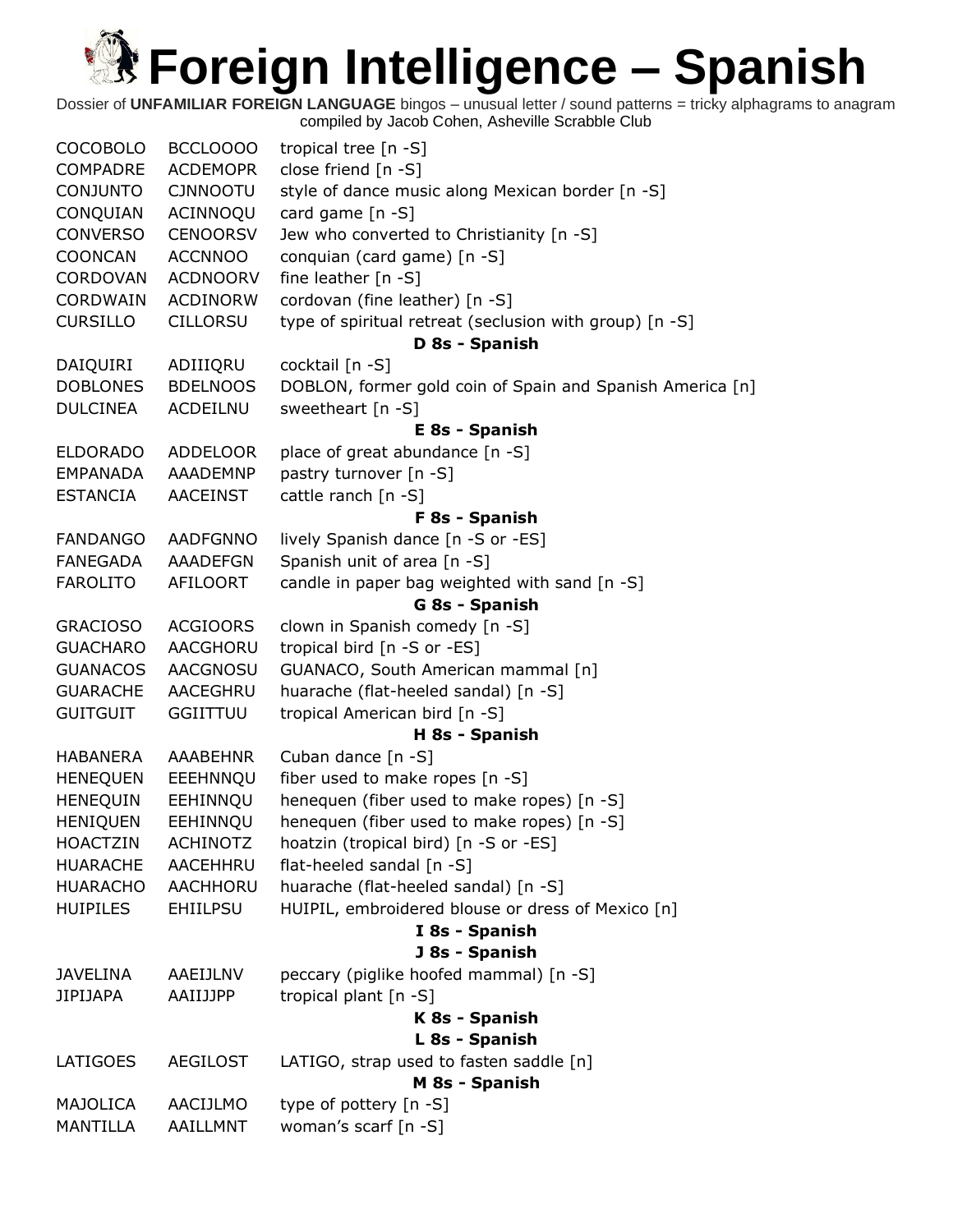| MARAVEDI        | AADEIMRV        | former coin of Spain [n -S]                                   |  |  |
|-----------------|-----------------|---------------------------------------------------------------|--|--|
| <b>MARIPOSA</b> | <b>AAIMOPRS</b> | flowering plant [n -S]                                        |  |  |
| MILESIMO        | EIILMMOS        | former monetary unit of Chile [n -S]                          |  |  |
| <b>MUCHACHA</b> | AACCHHMU        | young woman [n -S]                                            |  |  |
| <b>MUCHACHO</b> | <b>ACCHHMOU</b> | young man [n -S]                                              |  |  |
| <b>MUNDUNGO</b> | <b>DGMNNOUU</b> | foul-smelling tobacco [n -S]                                  |  |  |
|                 |                 | N 8s - Spanish                                                |  |  |
| <b>NOPALITO</b> | AILNOOPT        | stem of nopal used as food [n -S]                             |  |  |
| <b>NORTENAS</b> | <b>AENNORST</b> | NORTENA, style of folk music of northern Mexico and Texas [n] |  |  |
| <b>NORTENOS</b> | <b>ENNOORST</b> | NORTENO, inhabitant of northern Mexico [n]                    |  |  |
|                 |                 | O 8s - Spanish                                                |  |  |
| <b>OCOTILLO</b> | <b>CILLOOOT</b> | Mexican shrub [n -S]                                          |  |  |
|                 |                 | P 8s - Spanish                                                |  |  |
| <b>PACHUCOS</b> | <b>ACCHOPSU</b> | PACHUCO, flashy Mexican-American youth [n]                    |  |  |
| <b>PALMETTO</b> | <b>AELMOPTT</b> | tropical tree [n -ES, -S]                                     |  |  |
| PAURAQUE        | AAEPQRUU        | long-tailed nocturnal bird [n -S]                             |  |  |
| <b>PERFECTA</b> | <b>ACEEFPRT</b> | system of betting [n -S]                                      |  |  |
| <b>PICAROON</b> | <b>ACINOOPR</b> | to act as pirate [v -ED, -ING, -S]                            |  |  |
| PICKADIL        | ACDIIKLP        | type of collar [n -S]                                         |  |  |
| PITAHAYA        | AAAHIPTY        | cactus of southwestern U.S. and Mexico [n -S]                 |  |  |
|                 |                 | Q 8s - Spanish                                                |  |  |
| QUINELLA        | AEILLNQU        | type of bet in horse racing [n -S]                            |  |  |
| QUINIELA        | AEIILNQU        | quinella (type of bet in horse racing) [n -S]                 |  |  |
| QUINOLIN        | IILNNOQU        | chemical compound [n -S]                                      |  |  |
|                 |                 | R 8s - Spanish                                                |  |  |
| <b>RATANIES</b> | <b>AAEINRST</b> | RATANY, rhatany (South American shrub) [n]                    |  |  |
| <b>RENEGADO</b> | <b>ADEEGNOR</b> | traitor (one who betrays another) [n -ES, -S]                 |  |  |
| <b>REQUINTO</b> | EINOQRTU        | small guitar (stringed musical instrument) [n -S]             |  |  |
| <b>RUMBAING</b> | ABGIMNRU        | RUMBA, to perform ballroom dance [v]                          |  |  |
|                 |                 | S 8s - Spanish                                                |  |  |
| <b>SANGAREE</b> | <b>AAEEGNRS</b> | alcoholic beverage [n -S]                                     |  |  |
| <b>SANTERIA</b> | AAEINRST        | religion of Caribbean region [n -S]                           |  |  |
| <b>SARABAND</b> | <b>AAABDNRS</b> | stately Spanish dance [n -S]                                  |  |  |
| <b>SIMARUBA</b> | AABIMRSU        | tropical tree [n -S]                                          |  |  |
| <b>SOMBRERO</b> | <b>BEMOORRS</b> | broad-brimmed hat [n -S]                                      |  |  |
|                 |                 | T 8s - Spanish                                                |  |  |
| <b>TAPADERA</b> | <b>AAADEPRT</b> | part of saddle [n -S]                                         |  |  |
| <b>TAPADERO</b> | <b>AADEOPRT</b> | tapadera (part of saddle) [n -S]                              |  |  |
| <b>TAQUERIA</b> | AAEIQRTU        | restaurant specializing in tacos and burritos [n -S]          |  |  |
| <b>TEOCALLI</b> | <b>ACEILLOT</b> | Aztec temple [n -S]                                           |  |  |
| <b>TOQUILLA</b> | AILLOQTU        | palmlike plant of South America [n -S]                        |  |  |
| <b>TOREADOR</b> | <b>ADEOORRT</b> | bullfighter [n -S]                                            |  |  |
| <b>TORNILLO</b> | ILLNOORT        | flowering shrub [n -S]                                        |  |  |
| <b>TREVALLY</b> | AELLRTVY        | Australian food fish [n -S]                                   |  |  |
|                 |                 | <b>U 8s - Spanish</b>                                         |  |  |
|                 |                 | V 8s - Spanish                                                |  |  |